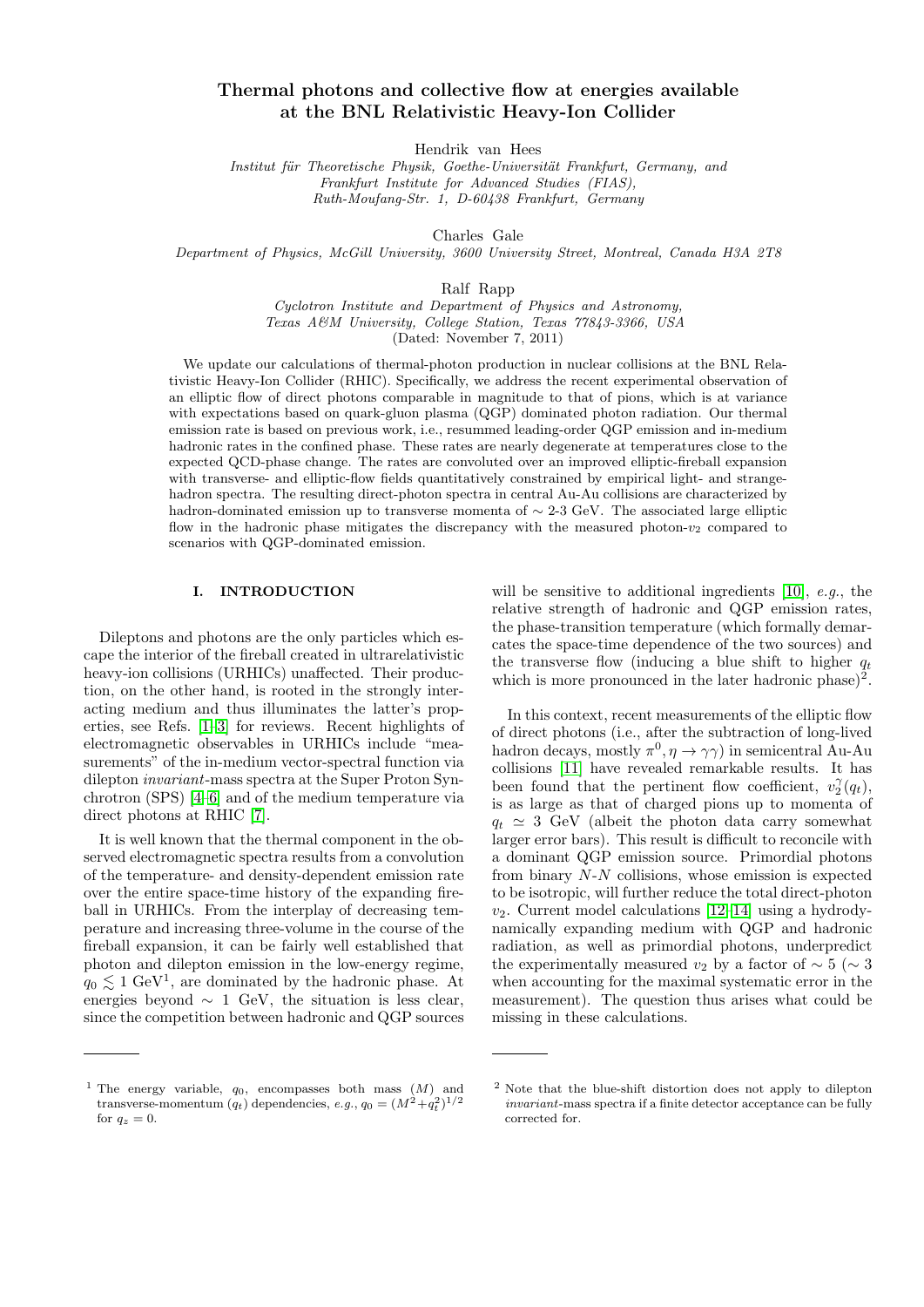In the present paper we re-examine several aspects related to thermal photon emission from the hadronic medium. Since the  $v_2$  in the hadronic phase of URHICs is large, an augmented hadronic component is a natural candidate to improve the description of thermal-photon emission at RHIC and thus reduce the discrepancy with the  $v_2$  data. First, we note that typical hydrodynamical evolutions with first-order phase transitions tend to underestimate the radial (and possibly elliptic) flow built up in the fireball at the end of the QGP phase. This was borne out of a recent phenomenological analysis of light- and strange-hadron spectra using blast-wave parametrizations of the respective sources at thermal and chemical and freezeout (with  $T_{ch} \simeq 100$  MeV and  $T_{\text{fo}} \simeq 180 \text{ MeV}$ , respectively) [\[15\]](#page-8-9). In particular, the observed universality in kinetic-energy scaling of the  $v_2$  of light and strange hadrons, together with an earlier decoupling of multi-strange hadrons (as inferred from their  $p_t$ spectra), suggests that most of the hadronic  $v_2$  is indeed of partonic origin [\[16\]](#page-8-10). Second, for the thermal emission rates from hadronic matter we use our previous results of Ref. [\[9\]](#page-8-11), which, in particular, include contributions from baryons which are known to be important from dilepton calculations [\[10\]](#page-8-5), even at RHIC [\[17\]](#page-8-12). Finally, we take into account chemical off-equilibrium effects in the hadronic phase, i.e., effective chemical potentials for pions, kaons, etc., which can further augment the hadronic component in thermal-photon spectra (e.g., typical processes like  $\pi \rho \to \pi \gamma$  are enhanced by a pion fugacity to the third power).

Our paper is organized as follows. In Sec. [II](#page-1-0) we briefly recall our input for the thermal-photon rates as taken from Ref. [\[9\]](#page-8-11), as well as for the primordial contribution, which we check against pp data. In Sec. [III](#page-2-0) we update our description of the thermal fireball evolution by constructing (a time evolution of) flow fields which is consistent with the empirical extraction at chemical and thermal freezeout. In Sec. [IV](#page-3-0) we evolve the rates over the fireball evolution and discuss the resulting photon- $q_t$  spectra, in particular the composition of the thermal yields. In Sec. [V](#page-7-0) we present our results for the direct-photon  $v_2$  in comparison to the recent PHENIX data [\[11\]](#page-8-6) and in light of other model results. Finally, Sec. [VI](#page-7-1) contains our conclusions.

#### <span id="page-1-0"></span>II. PHOTON SOURCES

The photon spectrum resulting from a heavy-ion (or pp) reaction is usually referred to as inclusive photons. The subtraction of long-lived final-state decays leads to the notion of direct photons, which are the ones of interest in the present context. For direct photons, we further distinguish the radiation of thermal photons (Sec. [II A\)](#page-1-1), characterized by an equilibrium-emission rate to be integrated over the space-time evolution of the medium, and a non-thermal component emanating from primordial interactions prior to thermalization (Sec. [II B\)](#page-2-1).

# <span id="page-1-1"></span>A. Thermal Emission

In the present work we adopt the thermal emission rates of photons as developed and compiled in Ref. [\[9\]](#page-8-11).

For QGP radiation we use the numerical parametrization of the complete leading-order in  $\alpha_s$  rate as given in Ref. [\[18\]](#page-8-13). The main input for the QGP rate is the strong coupling "constant" for which we take an expression with temperature-dependent one-loop running at the scale  $\sim 2\pi T$ ,  $\alpha_s(T) = 6\pi/27 \ln(T[\text{GeV}]/0.022)$ . This amounts to values of around 0.3 in the relevant temperature regime,  $T = 1-2T_c$ , which turns out to be consistent with recent estimates from the (perturbative) Coulomb term in in-medium heavy-quark free energies [\[22\]](#page-8-14).

The basis of the thermal emission rate in hadronic matter forms the electromagnetic correlation function computed in Refs. [\[9,](#page-8-11) [23\]](#page-8-15) using hadronic many-body theory with effective Lagrangians. It has been successfully used [\[1\]](#page-8-0) in the interpretation of dilepton data at the SPS [\[4,](#page-8-2) [5\]](#page-8-16) and has been carried to the photon point in Ref. [\[9\]](#page-8-11). It includes a rather extensive set of meson and baryon resonances in the interaction of the isovector current with a thermal heat bath of hadrons. It has been augmented by additional meson-exchange reactions in a meson gas which become important at photon momenta  $q \gtrsim 1$  GeV, e.g.,  $\pi$ ,  $\omega$ , and  $a_1$  exchange in  $\pi + \rho \rightarrow \pi + \gamma$  as well as strangeness-bearing reactions  $(e.g., \pi + K^* \to K + \gamma)$  [\[9\]](#page-8-11). An important element in constraining the hadronic vertices to empirical information, such as hadronic and radiative decay branchings, is the (gauge-invariant) introduction of vertex form factors. The latter lead to a substantial reduction of the hadronic emission rate with increasing photon momentum, which is essential for quantitative descriptions of hadronic emission rates at the momenta of experimental interest ( $q_t \lesssim 3.5$  GeV for thermal radiation). Without vertex form factors, hadronic photon rates should not be considered reliable for momenta  $q \geq 1$  GeV. We do not include here additional  $\pi\pi$  Bremsstrahlung contributions  $(\pi \pi \rightarrow \pi \pi \gamma)$  as evaluated in Refs. [\[24,](#page-8-17) [25\]](#page-8-18). This source is important at low momenta,  $q_t \lesssim 0.5$  GeV, put plays no role in the region of interest of the present investigation  $(q_t > 1 \text{ GeV}).$ 

The resulting total hadronic and QGP emission rates were found to be remarkably close to each other for temperatures around the putative transition temperature,  $T_c \simeq 180$  MeV. This is appealing from a conceptual point of view in terms of a possibly continuous matching of the bottom-up and top-down extrapolated hadronic and QGP rates, respectively. It is also welcome from a practical point of view, since it much reduces the uncertainties associated with identifying the medium in the fireball as hadronic or partonic, which, in the case of a cross-over, may not even be well defined. If QGP and hadronic rates are significantly different across  $T_c$ , appreciable uncertainties in the calculated photon spectra have been found as a result of this ambiguity [\[14\]](#page-8-8).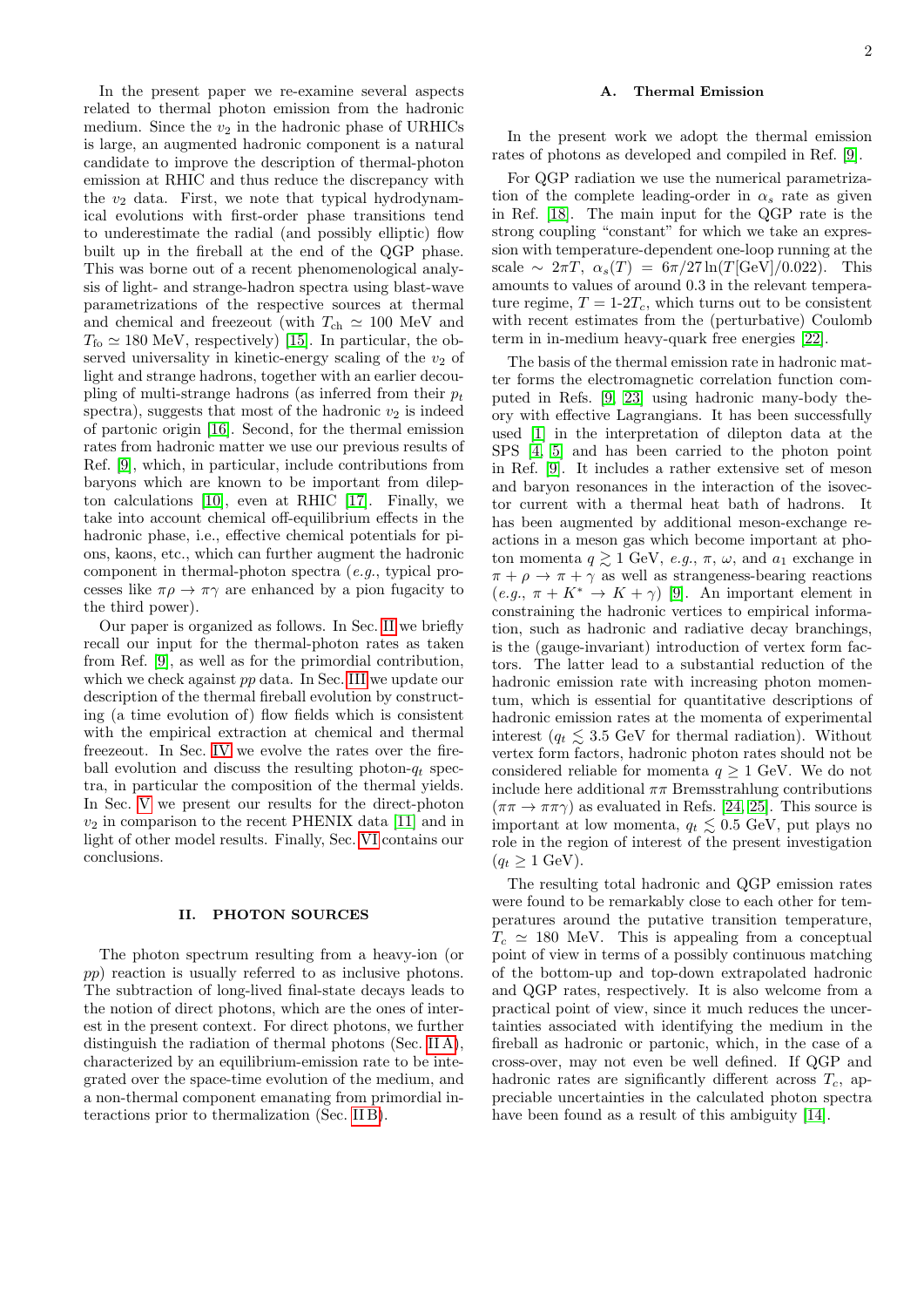

<span id="page-2-2"></span>FIG. 1: (Color online) Empirical fits to the direct-photon spectrum measured by PHENIX [\[28\]](#page-8-19) in  $p-p$  collisions at  $\sqrt{s}$  = 200 GeV; dash-dotted line: power-law fit [\[28\]](#page-8-19), solid and dashed line:  $x_t$ -scaling ansatz [\[29\]](#page-8-20) with and without K factor, respectively.

#### <span id="page-2-1"></span>B. Nonthermal Sources

After subtraction of final-state decays, the main source other than "thermal" radiation from the interacting medium is associated with "primordial" photons produced upon first impact of the nuclei via binary NN collisions. Primordial photon spectra are usually estimated from the direct contribution in pp collisions, where no significant reinteractions are expected. This is supported by the generally good agreement of the measured photon spectra with next-to-leading order (NLO) perturbative QCD (pQCD) calculations [\[26\]](#page-8-21) for primordial production. In the following we will adopt a simple power-law fit performed by the PHENIX collaboration [\[7,](#page-8-4) [27\]](#page-8-22) to their  $pp$  data [\[7,](#page-8-4) [28\]](#page-8-19), cf. Fig. [1.](#page-2-2) Figure 4 in Ref. [\[7\]](#page-8-4) reveals that the NLO pQCD calculations are slightly below the PHENIX parametrization in the relevant  $q_t$  range of  $\sim$  1-7 GeV. Therefore, we will alternatively estimate the primordial contribution via a  $x_t$ -scaling motivated parametrization [\[29\]](#page-8-20), upscaled by a  $K$ -factor of 2.5 to best match the PHENIX pp data for  $q_t = 5{\text -}8 \text{ GeV}$ . This fit produces a slightly smaller yield of photons with momenta  $q_t = 1.5$  GeV compared to the PHENIX fit and is thus very similar to the NLO pQCD calculations.

In principle, photons can also be radiated off fastmoving partons (jets) interacting with the medium. The combined elliptic flow of this source is expected to be close to zero [\[19\]](#page-8-23). We therefore subsume this source in our primordial contribution (whose fragmentation part, e.g., is expected to be reduced in the medium), which is a posteriori justified by an adequate description of the spectral yields in Au-Au collisions once thermal radiation is implemented.

### <span id="page-2-0"></span>III. FIREBALL AND TRANSVERSE-FLOW FIELD

The continuous emission of photons throughout the evolution of a heavy-ion reaction causes their elliptic-flow signal to be more sensitive to its time evolution than that of hadronic final states. Therefore, a calculation of the photon- $v_2$  requires special care in constructing a realistic time evolution of both radial and elliptic flow (the former affects the spectral weight of photon emission at a given time snapshot). In principle, hydrodynamic models are believed to be able to accomplish such a task; however, current uncertainties including initial conditions (e.g., fluctuations and initial flow fields), viscosity corrections and the coupling to hadronic cascades in the dilute stages render this a challenging task, which has not been completed (yet). In the present paper we take a more pragmatic (and simple) approach which nevertheless accurately captures two experimentally established snapshots of the fireball evolution, namely the flow fields at chemical freezeout at  $T_{ch} \simeq 170 \text{ MeV}$  and kinetic freezeout at  $T_{\text{fo}} \simeq 100 \text{ MeV}$ . The latter is well determined by the transverse-momentum  $(p_t)$  spectra and elliptic flow of light hadrons  $(\pi, K, p)$  [\[30](#page-8-24)[–32\]](#page-8-25), while the former can be extracted from spectra and flow of multi-strange hadrons[\[16,](#page-8-10) [31,](#page-8-26) [33\]](#page-8-27). A detailed fit of these snapshots using an elliptic blast-wave source has been performed in Ref. [\[15\]](#page-8-9), which was also shown to be compatible with the empirical constituent-quark number and transverse kinetic-energy  $(KE_T)$  scaling of the elliptic flow of light and strange hadrons. We use these results to improve a previously constructed expanding elliptic fireball [\[34\]](#page-8-28) so that its evolution passes through these benchmarks at the end of the mixed phase and at thermal freezeout. Representative examples of the resulting multi-strange  $(\phi)$ mesons) and light-hadron  $(\pi, p)$  spectra and  $v_2$  at chemical and thermal freezeout, respectively, are illustrated in Fig. [2.](#page-3-1)

Concerning initial conditions, we assume an initial longitudinal fireball size of  $z_0 = 0.6$  fm corresponding to  $c\tau_0 \simeq z_0/\Delta y \simeq 0.33$  fm  $(\Delta y \simeq 1.8)$  as our default value for both 0-20% and 20-40% centrality classes. With total entropies of  $S = 7900$  and 3600 (assumed to be conserved), this translates into (average) initial temperatures of  $T_0 \simeq 355$  MeV and 325 MeV, and chargedhadron multiplicities of  $dN_{ch}/dy \simeq 610$  and 280, respectively, adjusted to recent STAR data [\[32\]](#page-8-25).

The time evolution of the inclusive elliptic flow is shown in Fig. [3.](#page-4-0) The observed  $\text{KE}_T$  scaling of light and multi-strange hadrons is the main constraint which requires a rather rapid increase of the bulk  $v_2$ , and a subsequent leveling off shortly after chemical freezeout. The final values of  $~\sim 2.5\%$  and  $~\sim 5\%$  for the pion- $v_2$  are adjusted to experimental data [\[31\]](#page-8-26).

Another important aspect in our medium evolution is the implementation of chemical freezeout, i.e., the use of effective meson (and baryon) chemical potentials to preserve the observed hadron ratios in the fireball expan-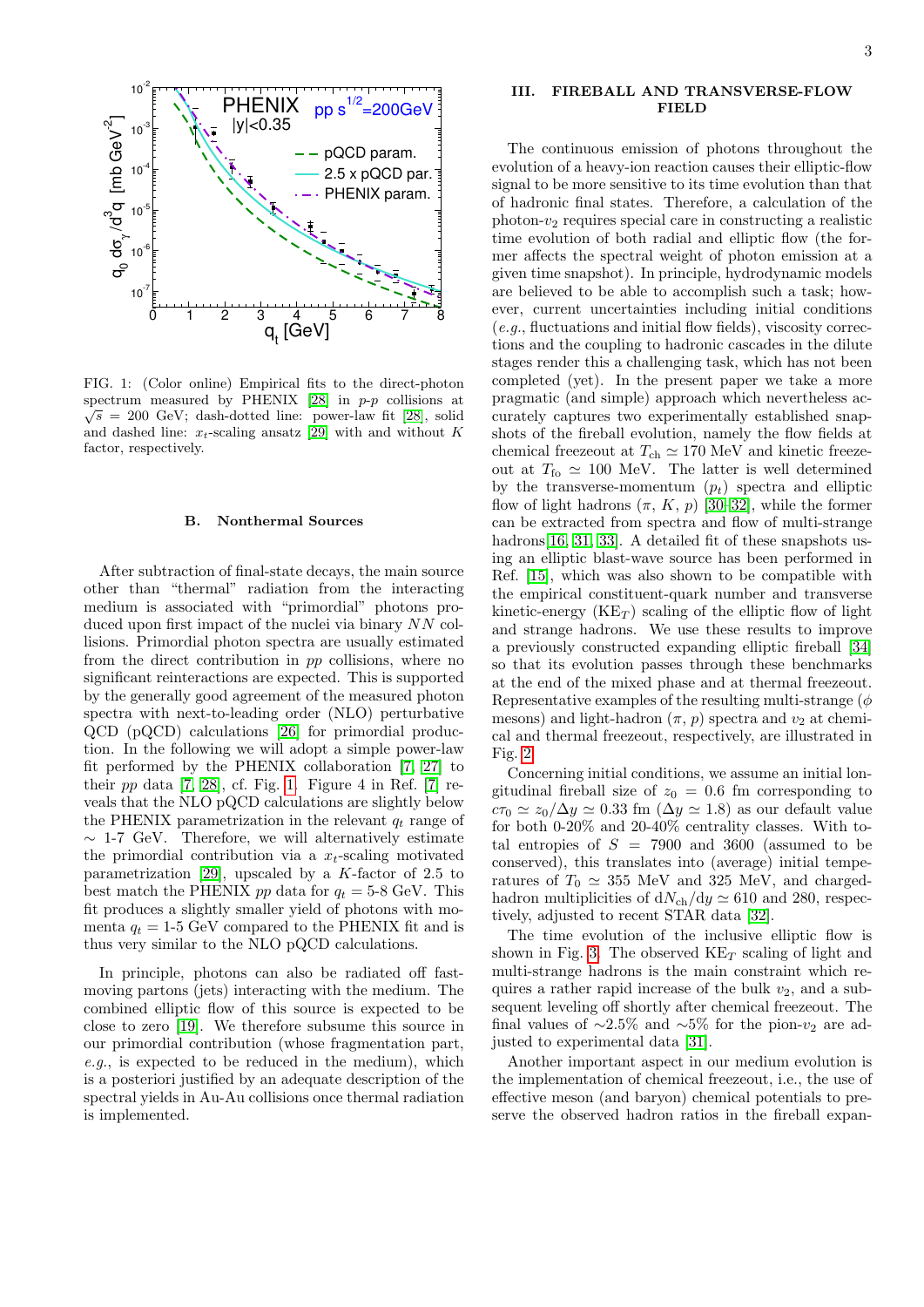

<span id="page-3-1"></span>FIG. 2: (Color online) Snapshots of  $p_t$  spectra and  $v_2$  for pions and protons (upper panels), as well as  $\phi$  mesons (lower FIG. 2: (Color offline) shapshots of  $p_t$  spectra and  $v_2$  for pions and protons (upper panels), as well as  $\varphi$  mesons (lower panels), following from our fireball evolution in 0-20% Au-Au( $\sqrt{s}$  = 200 AGeV) collisions respectively. The  $\pi$  and p curves are for direct emission only (no resonance feeddown) with absolute normalization while the  $\phi$ yield is (re-) normalized to the data. Data are from Refs. [\[16,](#page-8-10) [43,](#page-9-0) [44\]](#page-9-1).

sion at temperatures between  $T_{ch}$  and  $T_{fo}$ . We do this as described in Ref. [\[35\]](#page-8-29), which was adopted in our previous work [\[9\]](#page-8-11). Most of the hydrodynamic evolutions used for photon calculations at RHIC to date assume chemical equilibrium throughout the hadronic phase. This assumption likely leads to an appreciable underestimate of the thermal hadronic component in the observed photon spectra, and thus of its contribution to the directphoton elliptic flow. For example, typical meson annihilation processes such as  $\pi + \rho \to \pi + \gamma$  (proceeding through t- and s-channel  $\pi$ ,  $\omega$  and  $a_1$  exchanges), are augmented by an initial pion fugacity,  $z_{\pi}^3 = \exp(3\mu_{\pi}/T)$ (in Boltzmann approximation), where  $\mu_{\pi} \simeq 100 \text{ MeV}$  in the vicinity of thermal freezeout,  $T_{\text{fo}} \simeq 100 \text{ MeV}$ . This implies a significantly larger enhancement in photon production in the later hadronic stages relative to the conservation of the hadron ratios for which the chemical potentials are introduced. In other words, the faster cooling of the fireball in chemical off-equilibrium relative to the equilibrium evolution is overcompensated in the leading photon-production channels due to a "high" power of pion densities.

#### <span id="page-3-0"></span>IV. DIRECT-PHOTON SPECTRA

We start the comparison of our theoretical calculations of direct photons to data at RHIC with the absolute yields in the transverse-momentum  $(q_t \text{ spectra})$ . Let us first illustrate the quantitative effect of updating the radial expansion starting from our original predictions in Ref. [\[9\]](#page-8-11).<sup>3</sup> In the latter, a transverse acceleration of the fireball surface of  $a_T = 0.053c^2$ /fm had been assumed, which, together with a fireball lifetime of 15  $\text{fm}/c$ , leads to a surface velocity of  $\beta_s \simeq 0.62$  and a freezeout tem-

<sup>3</sup> For simplicity we will use for this purpose a cylindrically symmetric fireball (no  $v_2$ ) and apply an average boost of 70% of the fireball surface flow to the photon spectra in the rest frame,  $\langle \beta \rangle = 0.7 \beta_s$ .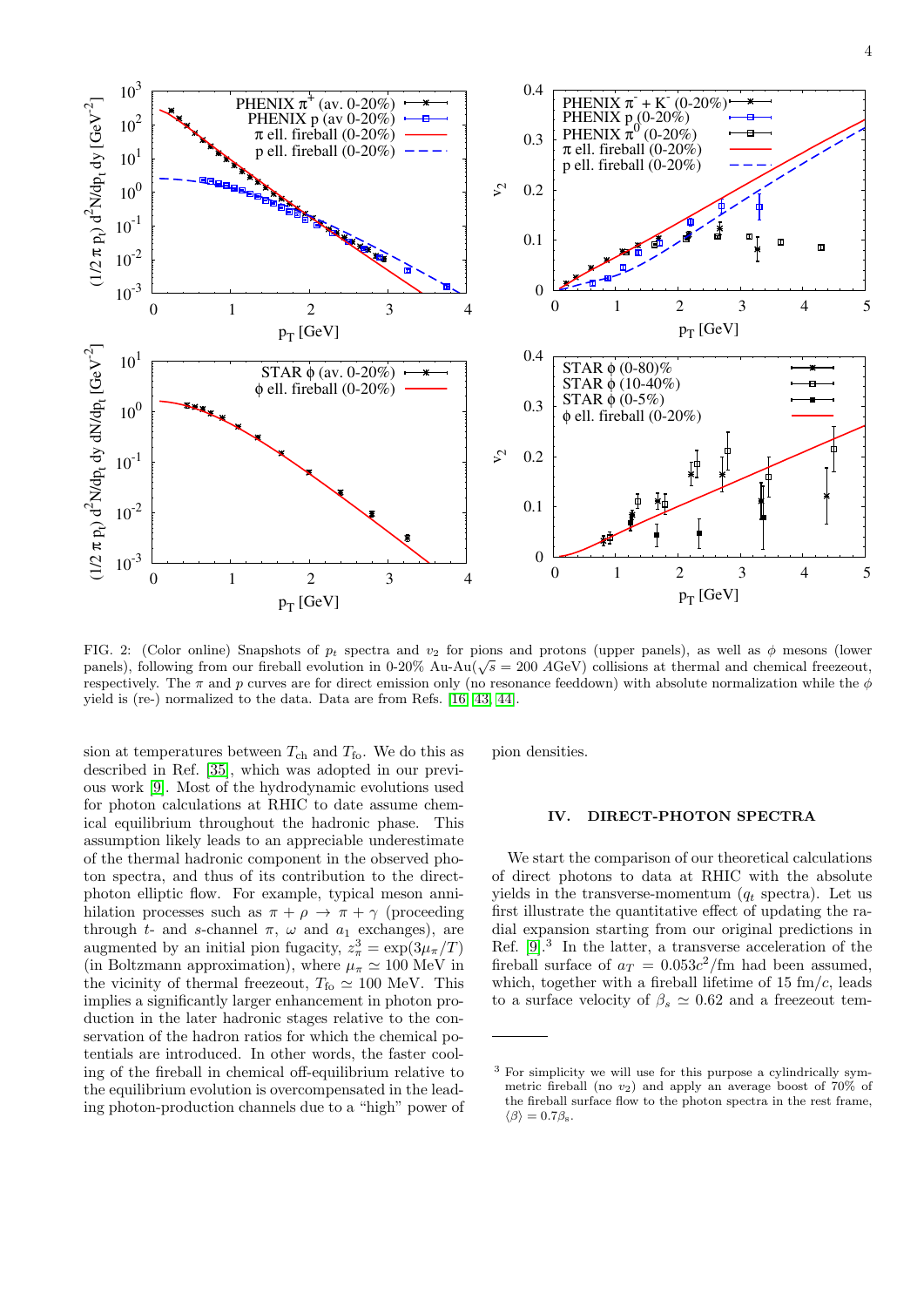

<span id="page-4-0"></span>FIG. 3: (Color online) Time evolution of the inclusive elliptic FIG. 3: (Color omine) Time evolution of the inclusive emptic<br>flow for 0-20% and 20-40% Au-Au( $\sqrt{s}$ =200 AGeV) collisions within our fireball model, evaluated with either constituentquark or pion content of the medium.

perature of  $T_{\rm fo}$  = 108 MeV for Au-Au collisions in the 0-20% centrality bin ( $N_{\text{part}} = 280$  and  $N_{\text{coll}} = 765$ ). The pertinent photon spectra, displayed in the upper panel of Fig. [4,](#page-4-1) closely resemble the results of Fig. 12 in Ref. [\[9\]](#page-8-11).<sup>4</sup> A window of QGP-radiation dominance is present for  $q_t \simeq 1.5$ -3 GeV.

The situation changes somewhat with an update performed in 2007 triggered by the analysis of NA60 dileptons at the SPS, specifically in the context of their  $q_t$ spectra. The fireball acceleration was increased to  $a_T =$  $0.08\times0.1c^2$ /fm to better reproduce hadron spectra, which also allowed for a significantly improved description of the slope parameters in the dilepton  $q_t$  spectra [\[10\]](#page-8-5). It was also checked that the agreement with the WA98 direct-photon spectra at SPS [\[36\]](#page-8-30), as found in Ref. [\[9\]](#page-8-11), was not distorted (see, e.g., Fig. 23 in Ref. [\[1\]](#page-8-0)). At RHIC, the pertinent fireball of lifetime  $\tau \simeq 15$  fm/c results in a freezeout temperature of  $T_{\text{fo}} = 98 \text{ MeV}$  with a surface transverse flow of  $\beta_s = 0.77$ . The consequences for the direct-photon spectra, using the same thermal emission rates and fireball chemistry as before, are illustrated in the middle panel of Fig. [4:](#page-4-1) while the spectral distribution of the QGP radiation is barely affected, the hadronic ra-

<sup>4</sup> We note that in Figs. 12 and 13 of Ref. [\[9\]](#page-8-11) the contribution labeled "Hadron Gas" only includes the in-medium  $\rho$  spectral function part, not the meson-gas contributions also calculated in there. Unfortunately, we recently realized that the spectral function part in the photon spectra at RHIC and LHC (Figs. 12 and 13 in Ref. [\[9\]](#page-8-11)) was computed with the spin-averaged  $\rho$  propagator,  $D_{\rho} = (2D_{\rho}^{T} + D_{\rho}^{L})/3$ , which, at the photon point (where the transverse part,  $D_{\rho}^{T}$ , should be used), is by a factor of 2/3 too small. It was done correctly in the rate plots and for the SPS calculations shown in Ref. [\[9\]](#page-8-11). In the present work we refer to the "Hadron Gas" emission as the sum of spectral-function and meson-gas contributions.



<span id="page-4-1"></span>FIG. 4: (Color online) The impact of an increasingly strong radial flow in an expanding fireball model on direct-photon spectra in 0-20% central Au-Au collisions at RHIC. The transverse fireball acceleration increases from 0.053/fm (upper panel, corresponding to Ref. [\[9\]](#page-8-11)) via 0.08 (middle panel; see Refs. [\[1,](#page-8-0) [10\]](#page-8-5)) to 0.12/fm (lower panel). The same QGP and hadronic emission rates have been used in all cases, while the primordial contribution has been upscaled in the middle and lower panel. As a benchmark, we also show the pertinent PHENIX data [\[7\]](#page-8-4).

diation spectrum becomes noticeably harder, thus shift-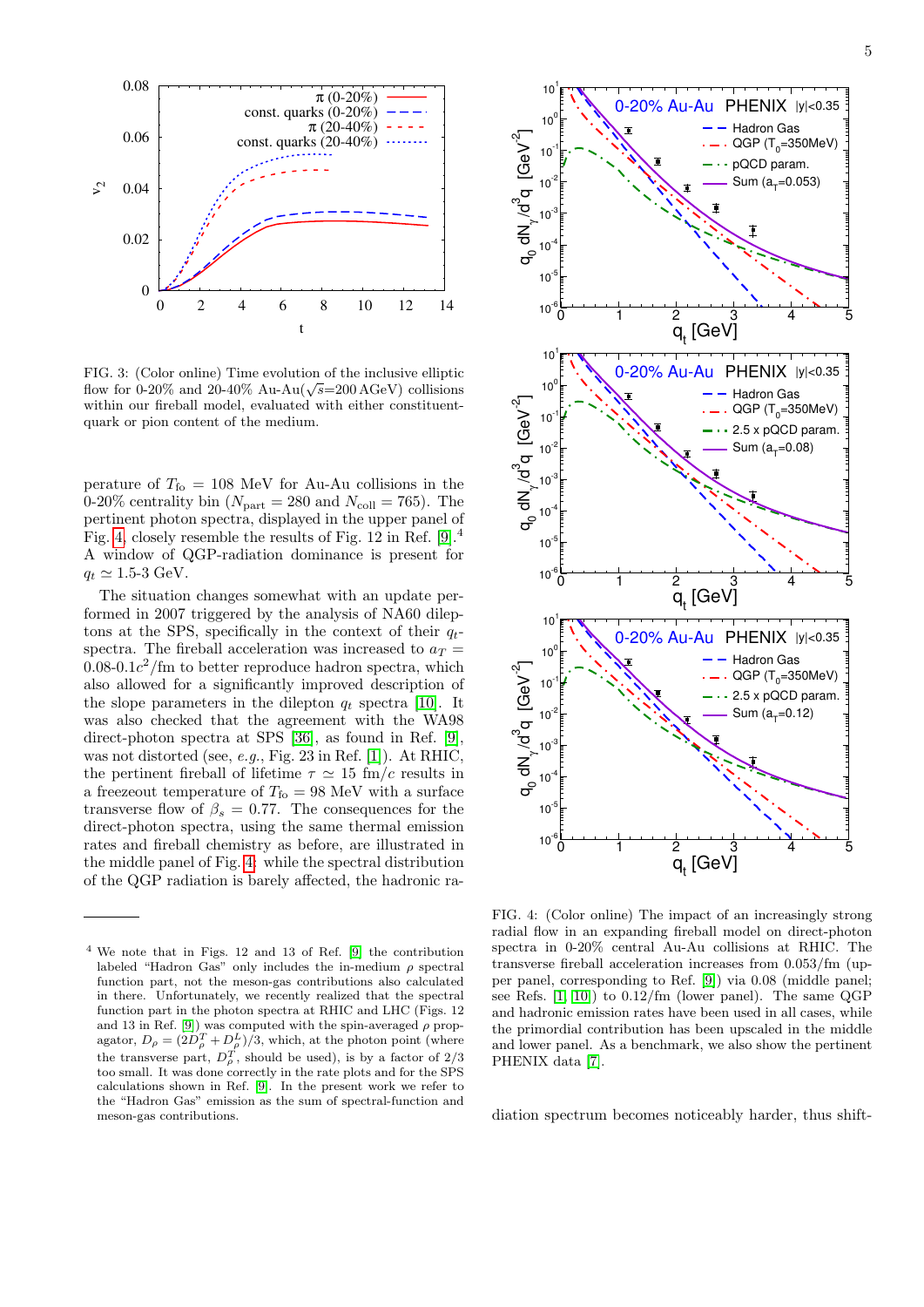

<span id="page-5-0"></span>FIG. 5: (Color online) Comparison of our calculated direct-photon spectra (left panels) and their elliptic-flow coefficient (right panels) from an elliptically expanding fireball model with QGP and hadronic radiation, supplemented with primordial emission, panels) from an empirically expanding fireball model with QGF and hadronic radiation, supplemented with primordial emission,<br>to PHENIX data [\[7,](#page-8-4) [11\]](#page-8-6) in 0-20% (upper panels) and 20-40% (lower panels) central Au-Au( $\sqrt{s} = 20$ error bars indicate the statistical and the gray band the systematical errors. Models (a) and (b) in the right panels refer to the use of the pQCD parametrization and the PHENIX fit for primordial production, respectively (in the left panels, only model (a) is displayed).

ing the crossing with the QGP part up to  $q_t \approx 1.8 \text{ GeV}$ . In combination with an improved estimate of the primordial emission, adjusted to then available PHENIX pp data, the QGP window shrinks appreciably, with a maximum fraction of ca. 42% of the total at  $q_t \approx 2.1 \text{ GeV}$ .

Finally, recent systematic analyses of light-hadron spectra by the STAR collaboration [\[32\]](#page-8-25) requires an even harder expansion, to reach a thermal freezeout configuration at  $T_{\text{fo}} \simeq 90{\text -}95 \text{ MeV}$  and  $\langle \beta \rangle \simeq 0.59$  for central Au-Au collisions. This can be achieved in the fireball model by a further increase of the acceleration to  $a_T =$ 0.12  $c^2$ /fm at a slightly reduced lifetime of  $\tau \simeq 14$  fm/c. As expected, for the direct-photon spectra this implies a further hardening of the hadronic emission and thus an additional squeezing of the QGP window to a small region around  $q_t \simeq 2.4$  GeV, cf. lower panel of Fig. [4.](#page-4-1) The increasing transverse flow of the three fireballs also seems to improve the description of the PHENIX directphoton spectra, although that was not the objective of

# this exercise.

The final (third) fireball setup has been refined by implementing realistic ellipticities and an explicit linearly increasing flow profile in the transverse boost of the photon emission rate. The corresponding comparisons to hadronic data have been discussed in the previous section. The resulting direct-photon  $q_t$  spectra from thermal  $QGP$  and hadronic sources, supplemented with an  $N_{\text{coll}}$ scaled primordial contribution, are compared to PHENIX data in the 0-20% and 20-40% centrality classes of Audata in the 0-20% and 20-40% centrality classes of Au-<br>Au( $\sqrt{s}$  = 200AGeV) in the two left panels of Fig. [5.](#page-5-0) The more central data set is fairly well reproduced, even though there appears to be a slight underestimation of the datum at the lowest  $q_t \approx 1.2$  GeV. The inclusion of the full transverse-flow profile leads to a further hardening of the hadronic component relative to the lower panel in Fig. [4,](#page-4-1) while the QGP component is essentially unaffected, even at the highest  $q_t$  (continuing the constant trend of the three panels in Fig. [4\)](#page-4-1). This means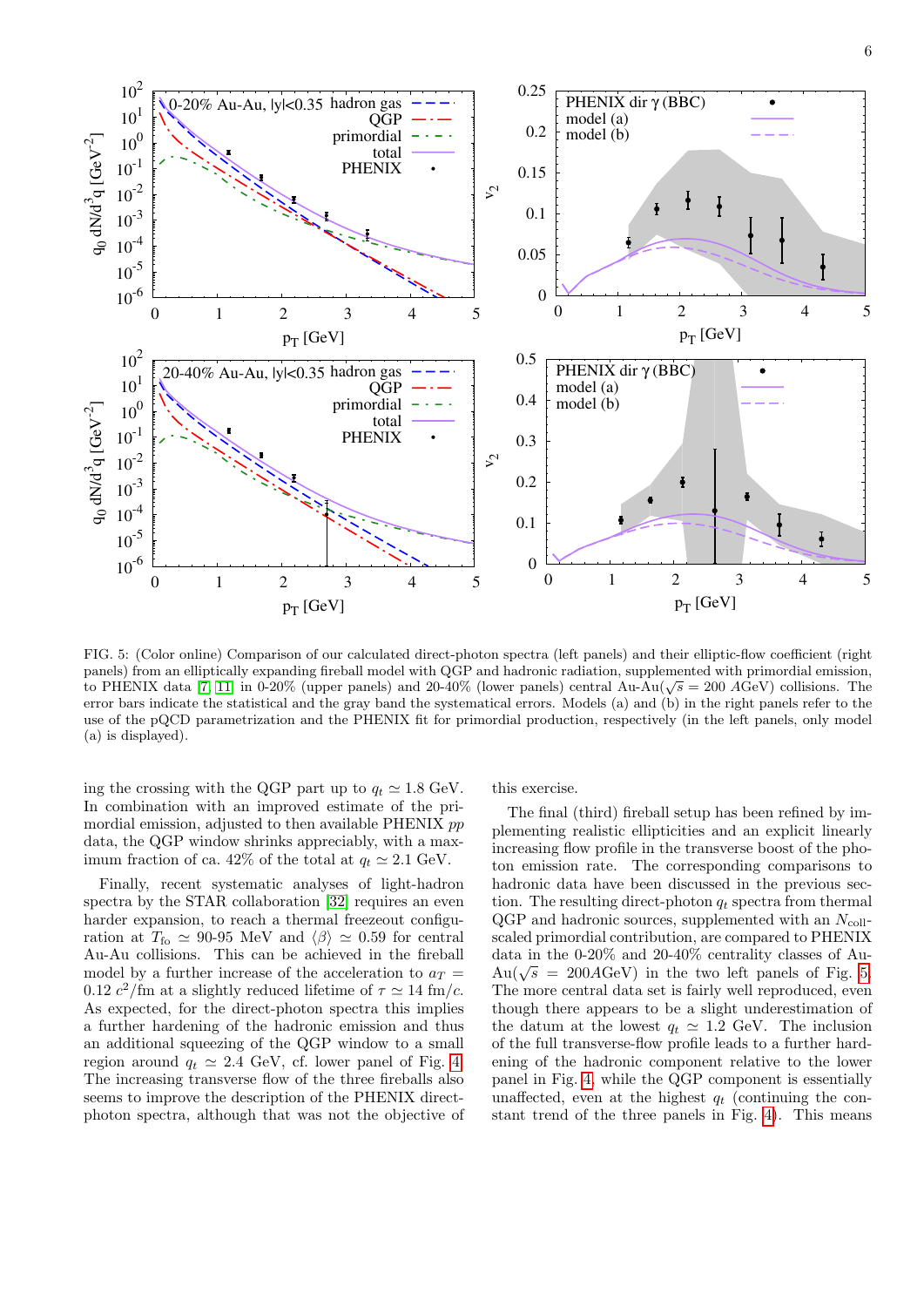

<span id="page-6-0"></span>FIG. 6: (Color online) Same as Fig. [5](#page-5-0) for 0-20% Au-Au collisions, but with a QGP contribution evaluated for a reduced thermalization time of  $\tau_0 \simeq 0.17$  fm/c translating into an average initial temperature of  $T_0 \simeq 445$  MeV.

that the high- $q_t$  QGP radiation is entirely determined by the earliest radiation, where no flow has built up yet; the subsequent QGP flow cannot overcome the softening due to the decreasing temperature. This further implies a significant dependence of the high- $q_t$  QGP yield on the thermalization time (a quantitative example will be discussed at the end of Sec. [V\)](#page-7-0). On the other hand, hadronic emission only sets in at  $T_c$  when there is already substantial flow in the system, and thus even at high momenta the hadronic spectra are sensitive to the fireball flow field.

In the 20-40% centrality bin, the discrepancy between the theoretical yields and the data becomes somewhat more severe, hinting at a missing relatively soft source (and therefore suggestive for the later hadronic phase). One speculation at this point could be related to  $\omega \to \pi^0 \gamma$ decays. These have been subtracted by the PHENIX collaboration employing  $m_t$  scaling of the  $\omega$  spectra with  $\pi^{0}$ 's [\[27\]](#page-8-22), assuming  $\omega/\pi^{0} = 1$ , as found in pp measurements [\[37,](#page-8-31) [38\]](#page-9-2), as well as in 0-92% Au-Au collisions for  $p_t > 4$  GeV [\[38\]](#page-9-2). If, however,  $\omega$  mesons at lower  $p_t$  become part of the chemically equilibrated medium in heavy-ion collisions, one expects their multiplicity at given  $m_t$  to be up to 3 times larger, due their spin degeneracy. In this case there might be a direct-photon component in the Au-Au data at low  $q_t \leq 2$  GeV due to some fraction of final-state  $\omega \to \pi^0 \gamma$  decays which have not been subtracted (and which would carry large  $v_2$ ). This possibility may be worth further experimental and theoretical study.

It is quite remarkable that the hadronic yield dominates over the QGP one over the entire plotted range. This will have obvious ramifications for the  $v_2$  of the direct photons, which is larger in the hadronic phase. The sub-leading role of the (early) QGP component further implies that the effects of initial-state fluctuations on thermal-photon production [\[20,](#page-8-32) [21\]](#page-8-33) are diminished.

To examine the dependence of the QGP yield on the thermalization time, we have conducted calculations with a factor-2 reduced initial longitudinal size,  $z_0 = 0.3$  fm, corresponding to  $\tau_0 \simeq 0.17$  fm/c as used, e.g., in Ref. [\[14\]](#page-8-8), cf. Fig. [6.](#page-6-0) The QGP spectra in 0-20% Au-Au collisions increase over the  $z_0 = 0.6$  fm calculation by a factor of 1.6, 2.7 and 4.8 at  $q_t = 2$ , 3 and 4 GeV, respectively, and turn out to be in fair agreement (within ca. 30%) with the hydrodynamic calculations reported in Ref. [\[14\]](#page-8-8) (using smooth initial conditions). The significance of this increase mostly pertains to momenta,  $q_t > 2$  GeV, where a small "QGP window" reopens, but it does not significantly affect the description of the experimental yields.

To further characterize the nature of the direct-photon excess (i.e., beyond the pp-scaled primordial emission), we evaluate the effective slope parameters,  $T_{\text{eff}}$ , of our thermal spectra. We recall that PHENIX extracted the effective slope of the excess radiation in their data as  $T_{\text{eff}} = 221 \pm 19^{\text{stat}} \pm 19^{\text{syst}}$  MeV [\[7\]](#page-8-4). In Fig. [7](#page-7-2) we compare this range with the temperature evolution,  $T(\tau)$ , of our fireball; they only overlap inside the QGP phase. However, when accounting for the flow-induced blue shift, as estimated by the schematic expression for a massless particle,

<span id="page-6-1"></span>
$$
T_{\text{eff}} \simeq T \sqrt{\frac{1 + \langle \beta \rangle}{1 - \langle \beta \rangle}} \,, \tag{1}
$$

the overlap with the experimental window is shifted to significantly later in the evolution, mostly for a flowing hadronic source with a restframe temperature of  $T \simeq 100-150$  MeV. This suggests a reinterpretation of the experimental slope as mainly hadronic in origin, which, as we will see in Sec. [V](#page-7-0) below, is further supported by the  $v_2$  data. An explicit fit of the slope to our total thermal spectrum from the elliptic fireball (with  $T_0 = 355$  MeV) in the range  $q_t \simeq 1 - 3$  GeV yields  $T_{\text{eff}} \simeq 240{\text -}250 \text{ MeV}$ , which is at the upper end of the data (consistent with the slight underestimate of the lowest- $q_t$ ) datum; also note that the use of the average,  $\langle \beta \rangle = 0.7\beta_s$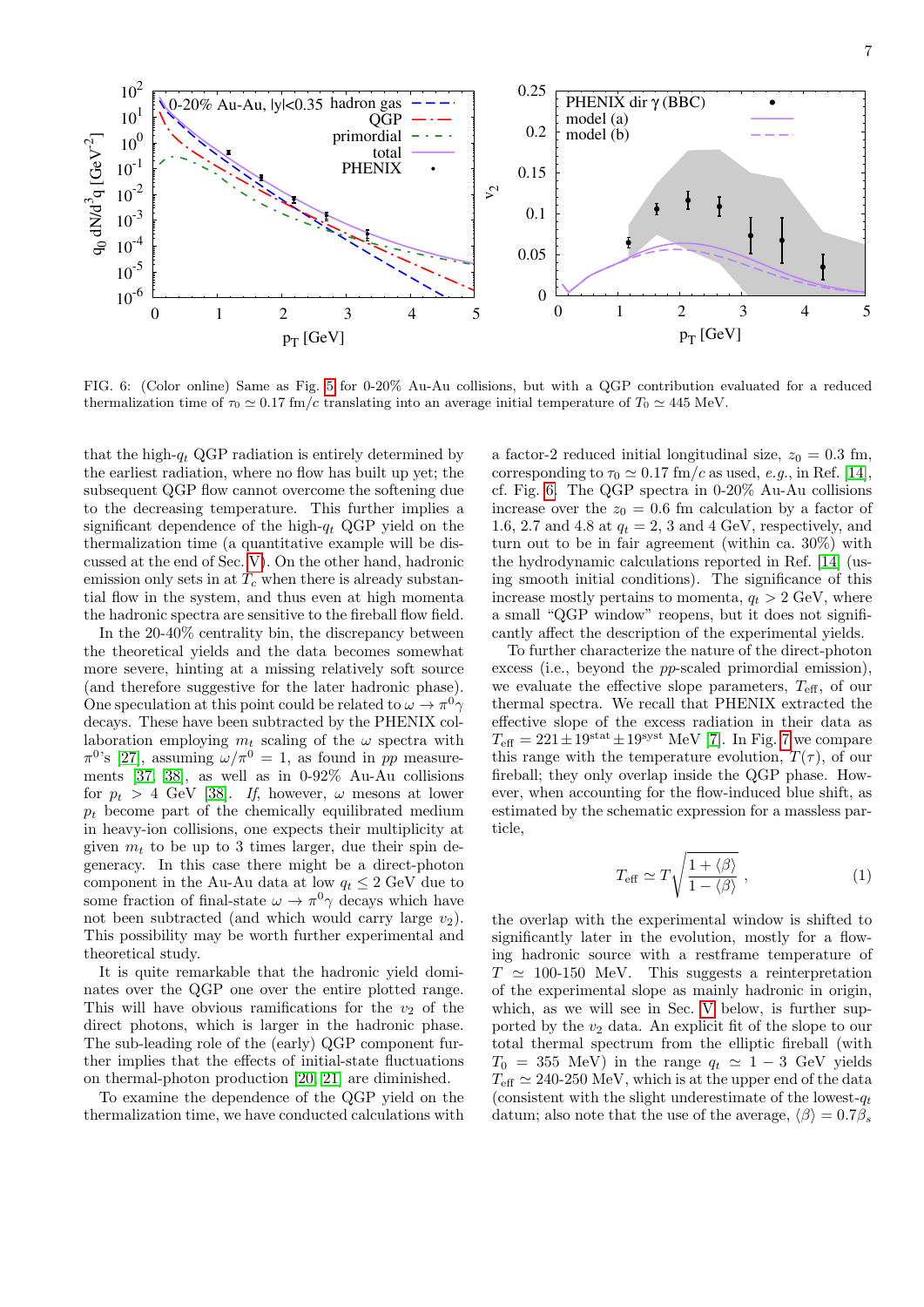

<span id="page-7-2"></span>FIG. 7: (Color online) Time dependence of the effective slope parameter of thermal-photon radiation emitted from our fireball for 0-20% Au-Au collisions (solid (blue) line, given by QGP and hadronic sources for  $\tau - \tau_0 \leq 3$  fm/c and  $\geq 6$ fm/c, respectively), using Eq. [\(1\)](#page-6-1) with  $\langle \beta \rangle = 0.7\beta_s$ . For comparison, we plot the effective slope extracted by PHENIX from their data (horizontal line with dashed lines indicating the experimental error) [\[7\]](#page-8-4), and the "true" temperature in the thermal restframe (long-dashed line). Also shown is the surface flow velocity of the fireball (dash-dotted line).

in Eq. [\(1\)](#page-6-1), tends to underestimate the actual slopes, especially at high  $q_t$  and  $\beta_s$ ; we noted that already when going from the spectra in the lower panel of Fig. [4](#page-4-1) to the full results in the upper left panel of Fig. [5\)](#page-5-0). Higher initial temperatures are less favorable, since they result in a further increase of the slope, e.g., by 10-15 MeV for  $T_0 = 445$  MeV.

#### <span id="page-7-0"></span>V. DIRECT-PHOTON ELLIPTIC FLOW

With a fair description of the photon  $q_t$  spectra at hand, we proceed to the calculation of the direct-photon elliptic flow as a function of transverse momentum,  $v_2(q_t)$ . The results for the 0-20% and 20-40% centrality classes of Au-Au collisions at RHIC are again compared to PHENIX data, see upper- and lower-right panel of Fig. [5,](#page-5-0) respectively. The shape of our calculated  $v_2(q_t)$ matches the measurements rather well, but our maximum value of ca. 7.5% (12%) is below the central values of the 0-20% (20-40%) data. Our results are a factor of 3-4 larger than existing calculations using hydrodynamic expansions, and reach into the lower end of the (mostly systematic) experimental uncertainties. The main differences compared to the hydro calculations are the following: our equilibrium hadronic rates [\[9\]](#page-8-11) are significantly larger than in previous studies, our hadronic phase includes meson-chemical potentials and lasts longer (both due to a smaller  $T_{\text{fo}}$  as dictated by data and a slightly larger  $T_{ch}$  as used in our previous calculations [\[9,](#page-8-11) [17,](#page-8-12) [35\]](#page-8-29)), and our bulk elliptic flow is built up faster than in standard (ideal) hydro calculations (recall that only a

small increase of the  $v_2$  during the hadronic phase facilitates its  $KE_T$ -scaling properties of multi-strange and light hadrons [\[15\]](#page-8-9); also note that a more rapid expansion in the QGP and transition region has been identified as an important ingredient to solve the "HBT puzzle"[\[39\]](#page-9-3)). The combined effect of these four points is a thermal source which is dominated by hadronic emission carrying most of the finally observed elliptic flow from its beginning on, i.e., for  $T \leq T_c$ . For the reduced thermalization time of  $\tau_0 = 0.17$  fm/c the maximal  $v_2$  drops by ca. 15% to  $v_2^{\text{max}} \simeq 6.3\%$  $v_2^{\text{max}} \simeq 6.3\%$  $v_2^{\text{max}} \simeq 6.3\%$ , cf. right panel in Fig. 6.

In the present work, we have assumed a critical temperature of  $T_c \simeq 180$  MeV, which is in line with  $N_f = 2 + 1$ flavor lattice calculations reported, e.g., in Ref. [\[40\]](#page-9-4). However, very recent lattice data [\[41\]](#page-9-5) (as well as ear-lier ones [\[42\]](#page-9-6)) indicate that  $T_c$  could be as low as 155-160 MeV and therefore one should ask what impact this could have on our results. A pertinent study has been done in the context of dilepton production at SPS energies [\[10\]](#page-8-5). When varying the critical temperature by  $\pm 15$  MeV around the default value of  $T_c = 175$  MeV, the QGP emission spectra in the intermediate-mass region  $(M \geq 1$  GeV) vary by up to  $\pm 50\%$  (less at higher masses where the contribution from earlier phases increases). At the same time, the hadronic emission part varies by approximately the same amount in the opposite direction, so that the total yield roughly stays the same while the relative QGP and hadronic partition varies appreciably. We expect similar effects for the photon  $q_t$  spectra. If one still requires the multi-strange hadron spectra to freezeout at  $T_c$ , we expect that the  $v_2$  in the hadronic phase does not significantly change with  $T_c$ . However, since for smaller  $T_c$  the hadronic contribution to the direct photon yields is reduced, so should be the total (weighted)  $v_2$ . For example, if for the 0-20% centrality class the QGP-hadronic partition of  $1/3-2/3$  at  $q_t \simeq 2$  GeV changes to  $1/2-1/2$ , we estimate that  $v_2(q_t)$  is lowered from 7% to 6%.

#### <span id="page-7-1"></span>VI. CONCLUSIONS

We have updated and extended our calculations of thermal-photon spectra at RHIC by constructing an improved elliptic fireball expansion which is quantitatively constrained by bulk-hadron data. In particular, we have implemented the notion of sequential freezeout by reproducing an empirical extraction of radial and elliptic flow from multi-strange and light-hadron data at chemical and kinetic decoupling, respectively. The fireball evolution has been combined with existing photon emission rates in the hadronic and QGP phases to obtain thermal-photon spectra in Au-Au collisions at RHIC. Supplemented with a primordial component estimated from pp collisions, we have compared our calculations to spectra and  $v_2$  of direct photons as recently measured by the PHENIX collaboration. Due to a large medium flow (as required by hadron data), relatively large hadronic photon rates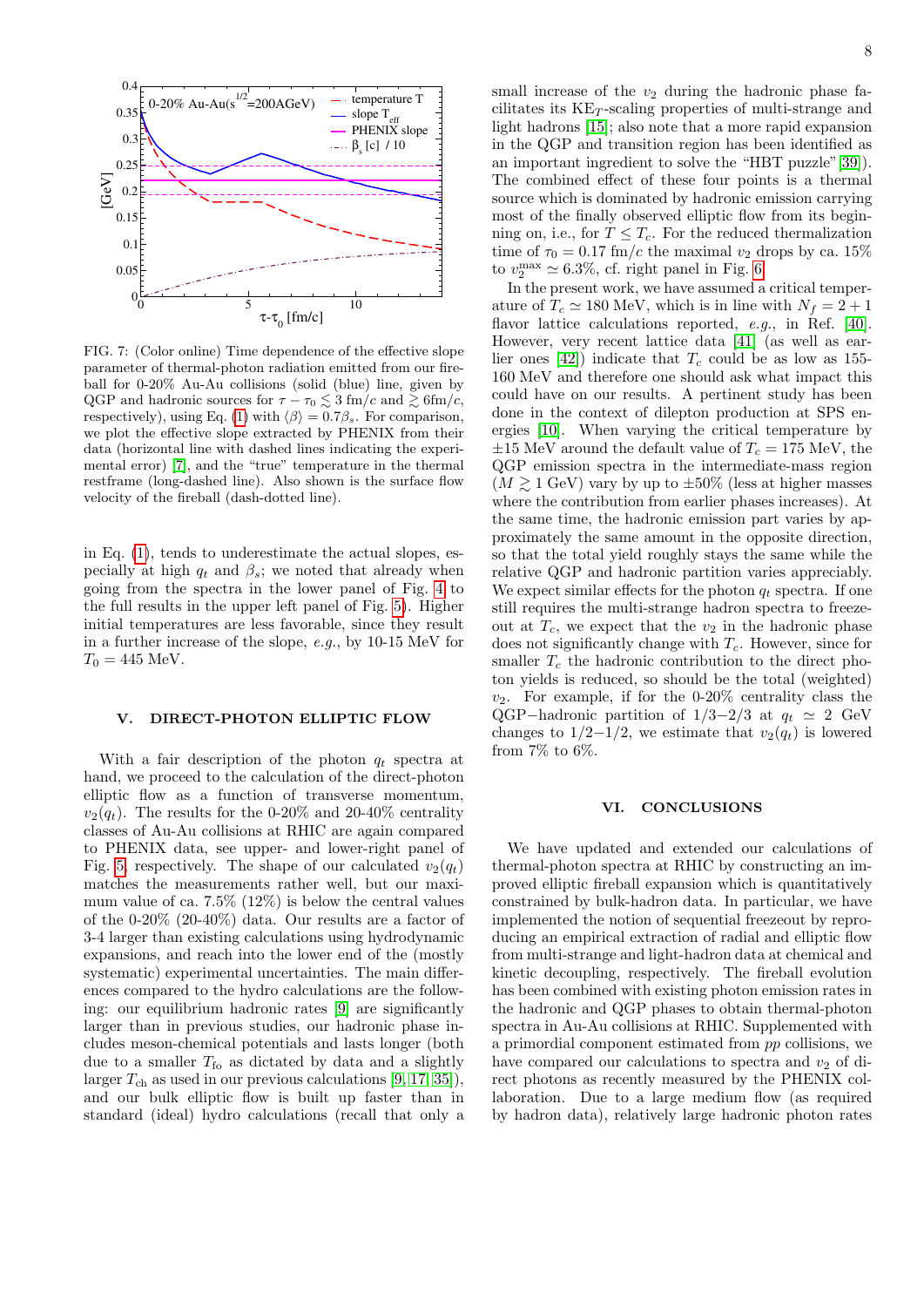(approximately degenerate with QGP rates around  $T_c$ ), and effective chemical potentials to conserve the observed hadron ratios, we have found that the hadronic medium outshines the QGP for most of the momenta where thermal radiation is relevant. This, in turn, leads to a maximal elliptic flow coefficient of  $v_2 \simeq 10\%$  in semicentral Au-Au, which is a factor of  $\sim$  3 increased over previous estimates based on QGP-dominated emission. Consequently, the discrepancy with the PHENIX  $v_2$  data is reduced appreciably. Our results are corroborated by evaluating the effective slope parameters of the radiation from the thermal source, which have the largest overlap with the experimental value of  $T_{\text{eff}} \simeq 220 \text{ MeV}$  in the (flowing) hadronic phase. Initial QGP temperatures of above  $T_0 \simeq 400 \text{ MeV}$  are increasingly disfavored by both the slope and  $v_2$  data. Further scrutiny is needed whether these results can be confirmed in dynamical space-time models, i.e., in hydrodynamical and transport simulations, and what the quantitative impact of the transition temperature is (using, *e.g.*, the  $(3+1)D$  viscous hydrodynamics of Ref. [\[45\]](#page-9-7)). The prevalence of the hadronic emission in our calculations reiterates the necessity of

- <span id="page-8-0"></span>[1] R. Rapp, J. Wambach and H. van Hees, in Relativistic Heavy-Ion Physics, edited by R. Stock and Landolt Börnstein (Springer), New Series  $I/23A$ , 4-1 (2010); [arXiv:0901.3289[hep-ph]].
- [2] C. Gale, in Relativistic Heavy-Ion Physics, edited by R. Stock and Landolt Börnstein (Springer), New Series I/23A, 6-3 (2010); arXiv:0904.2184 [hep-ph].
- <span id="page-8-1"></span>[3] J. Alam, S. Sarkar, P. Roy, T. Hatsuda and B. Sinha, Annals Phys. 286, 159 (2001).
- <span id="page-8-2"></span>[4] R. Arnaldi et al. [NA60 Collaboration], Phys. Rev. Lett. 96, 162302 (2006).
- <span id="page-8-16"></span>[5] D. Adamova et al. [CERES/NA45 Collaboration], Phys. Lett. B **666**, 425 (2008).
- <span id="page-8-3"></span>[6] R. Arnaldi et al. [NA60 Collaboration], Eur. Phys. J. C 61, 711 (2009); H.J. Specht et al. [NA60 Collaboration], AIP Conf. Proc. 1322, 1 (2010).
- <span id="page-8-4"></span>[7] A. Adare et al. [PHENIX Collaboration], Phys. Rev. Lett. 104, 132301 (2010).
- [8] S. Turbide, C. Gale, E. Frodermann and U. Heinz, Phys. Rev. C 77, 024909 (2008).
- <span id="page-8-11"></span>[9] S. Turbide, R. Rapp and C. Gale, Phys. Rev. C 69, 014903 (2004).
- <span id="page-8-5"></span>[10] H. van Hees and R. Rapp, Nucl. Phys. A 806, 339 (2008).
- <span id="page-8-6"></span>[11] A. Adare et al. [PHENIX Collaboration], arXiv:1105.4126 [nucl-ex].
- <span id="page-8-7"></span>[12] R. Chatterjee, E.S. Frodermann, U.W. Heinz and D.K. Srivastava, Phys. Rev. Lett. 96, 202302 (2006).
- [13] F.M. Liu, T. Hirano, K. Werner and Y. Zhu, Phys. Rev. C 80, 034905 (2009).
- <span id="page-8-8"></span>[14] H. Holopainen, S. Räsänen and K.J. Eskola, arXiv:1104.5371 [hep-ph].
- <span id="page-8-9"></span>[15] M. He, R.J. Fries and R. Rapp, Phys. Rev. C 82, 034907 (2010).
- <span id="page-8-10"></span>[16] B.I. Abelev *et al.* [STAR Collaboration], Phys. Rev.

a good understanding of the strongly coupled hadronic phase in heavy-ion collisions. With these considerations, a satisfactory explanation of the (surprisingly?) strong direct-photon  $v_2$  signal at RHIC might be possible. The extension of the  $v_2$  studies to virtual photons (aka dileptons) would also be illuminating. First phenomenological studies of this observable have been initiated [\[46,](#page-9-8) [47\]](#page-9-9) and are also planned within our framework.

#### Acknowledgments

We thank G. David and M. He for valuable discussions. The work of RR is supported by the US National Science Foundation under grant no. PHY-0969394 and by the A.-v.-Humboldt foundation. The work of HvH is supported by the Hessian LOEWE initiative through the Helmholtz International Center for FAIR. CG is funded by the Natural Sciences and Engineering Research Council of Canada.

Lett. 99, 112301 (2007).

- <span id="page-8-12"></span>[17] R. Rapp, Phys. Rev. C **63**, 054907 (2001).
- <span id="page-8-13"></span>[18] P.B. Arnold, G.D. Moore and L.G. Yaffe, JHEP 0112, 009 (2001).
- <span id="page-8-23"></span>[19] S. Turbide, C. Gale and R. J. Fries, Phys. Rev. Lett. 96, 032303 (2006).
- <span id="page-8-32"></span>[20] M. Dion, C. Gale, S. Jeon, J. F. Paquet, B. Schenke and C. Young, arXiv:1107.0889 [hep-ph].
- <span id="page-8-33"></span>[21] R. Chatterjee, H. Holopainen, T. Renk and K. J. Eskola, arXiv:1106.3884 [hep-ph].
- <span id="page-8-14"></span>[22] F. Riek and R. Rapp, Phys. Rev. C 82, 035201 (2010).
- <span id="page-8-15"></span>[23] R. Rapp and J. Wambach, Eur. Phys. J. A 6, 415 (1999).
- <span id="page-8-17"></span>[24] D.K. Srivastava, Phys. Rev. C 71, 034905 (2005).
- <span id="page-8-18"></span>[25] W. Liu and R. Rapp, Nucl. Phys. A **796**, 101 (2007).
- <span id="page-8-21"></span>[26] L.E. Gordon and W. Vogelsang, Phys. Rev. D 48, 3136 (1993).
- <span id="page-8-22"></span>[27] G. David, private communcation.
- <span id="page-8-19"></span>[28] S.S. Adler *et al.* [PHENIX Collaboration], Phys. Rev. Lett. 98, 012002 (2007).
- <span id="page-8-20"></span>[29] D.K. Srivastava, Eur. Phys. J. C 22, 129 (2001).
- <span id="page-8-24"></span>[30] A. Adare *et al.* [PHENIX Collaboration], Phys. Rev. Lett. 98, 162301 (2007).
- <span id="page-8-26"></span>[31] B.I. Abelev et al. [STAR Collaboration], Phys. Rev. C 77, 054901 (2008).
- <span id="page-8-25"></span>[32] B.I. Abelev et al. [STAR Collaboration], Phys. Rev. C 79, 034909 (2009).
- <span id="page-8-27"></span>[33] S. Afanasiev et al. [PHENIX Collaboration], Phys. Rev. Lett. 99, 052301 (2007).
- <span id="page-8-28"></span>[34] H. van Hees, V. Greco and R. Rapp, Phys. Rev. C 73, 034913 (2006).
- <span id="page-8-29"></span>[35] R. Rapp, Phys. Rev. C **66**, 017901 (2002).
- <span id="page-8-30"></span>[36] M.M. Aggarwal et al. [WA98 Collaboration], Phys. Rev. Lett. 85, 3595 (2000).
- <span id="page-8-31"></span>[37] S.S. Adler et al. [PHENIX Collaboration], Phys. Rev. C